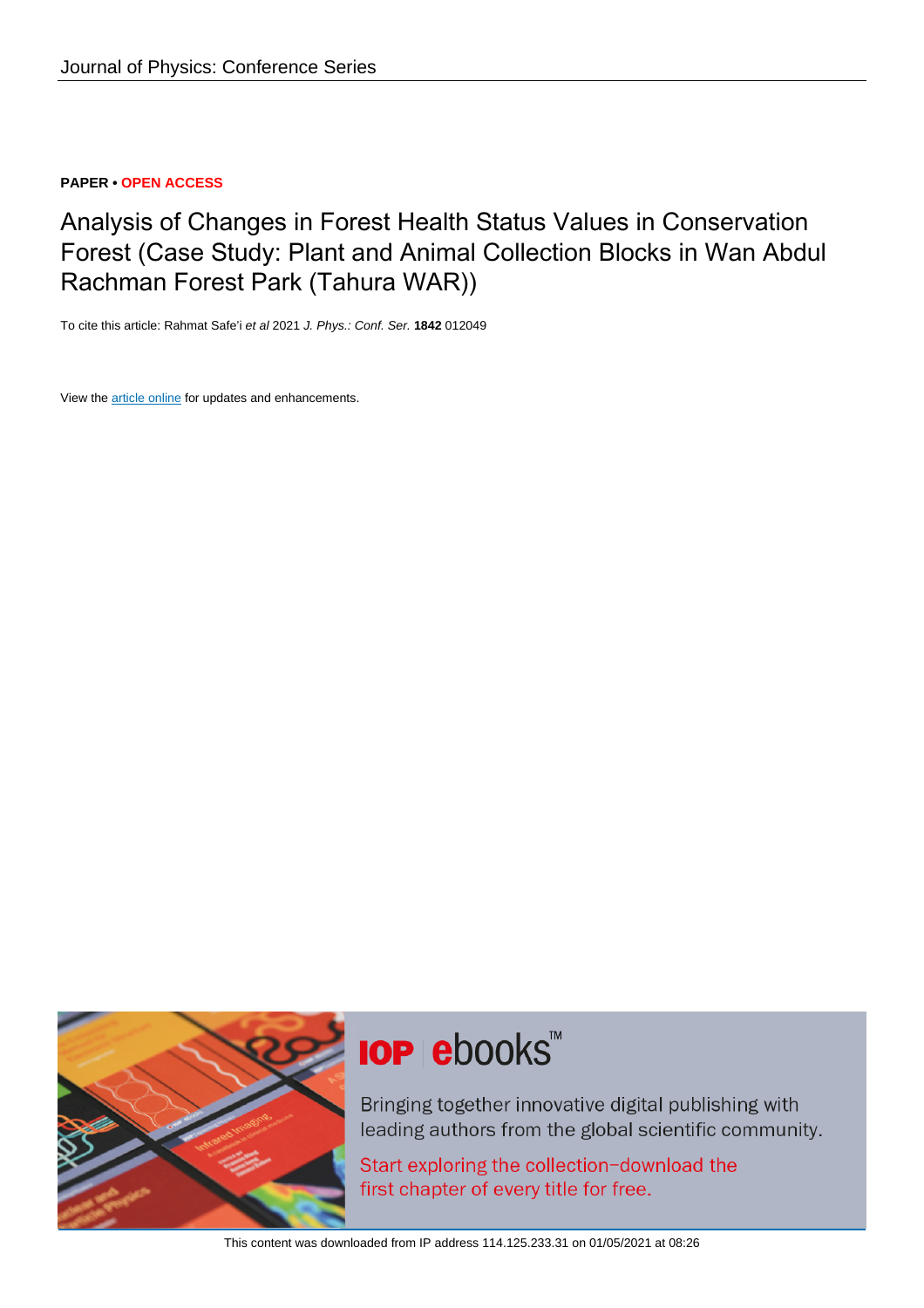# **Analysis of Changes in Forest Health Status Values in Conservation Forest (Case Study: Plant and Animal Collection Blocks in Wan Abdul Rachman Forest Park (Tahura WAR))**

# **Rahmat Safe'i 1\* , Arief Darmawan<sup>2</sup> , Hari Kaskoyo<sup>3</sup> , and Citra Farshilia Gayansa Rezinda<sup>4</sup>**

1,2,3,4 Department of Forestry, Faculty of Agriculture, University of Lampung, Bandar Lampung, Indonesia. Jln. Prof. Dr. Ir. Soemantri Brodjonegoro No. 1 Bandar Lampung 35145

Email: 1\* rahmat.safei@fp.unila.ac.id

**Abstract**. Data and information on the health condition of conservation forests can be obtained by periodically monitoring forest health. Forest health monitoring is intended to monitor, assess, and report on the current status, changes and long-term trends in the health of forest ecosystems. This study aims to obtain changes in the value of the status of conservation forest conditions. The location of this research is in the Wan Abdul Rachman Forest Park (Tahura WAR) in the plant and animal collection block area. This study used the Forest Health Monitoring (FHM) method with a sample measuring plot in the form of six FHM clusters. The stages of this research are making measuring plots, monitoring forest health, and assessing the health of conservation forests. The results showed that the change in the value of the status of the health condition of conservation forests was that the cluster plots 1, 2, and 5 had changed and the cluster plots 3, 4, and 6 did not change. Thus there is a change in the value of the health status of conservation forests which tends to be better.

#### **1. Introduction**

Conservation forest is a forest area with certain characteristics, which has the main function of preserving plant and animal diversity and its ecosystem. Wan Abdul Rachman Forest Park (Tahura WAR) is a conservation area based on a decree given by the government. Tahura is a nature conservation area for the purpose of collecting natural or artificial plants and / or animals, native and / or non-native species, which are used for the purposes of research, science, education, support for culture, culture, tourism and recreation (UU No. 5 tahun 1990). The Tahura WAR area is divided into three blocks, one of which is the Plant and Animal Collection block.

On the other hand, a forest is said to be healthy if the forest can still fulfill its function as a predertemined main function (Nuhamara et al., 2001). One way to determine the health condition of a conservation forest ecosystem is to periodically monitor of forest health. Forest health is a method used to monitor, assess and report on the status, changes, and current trends that occur in long-term forest health using measurable ecological indicators (Mangold, 1997).

Content from this work may be used under the terms of the Creative Commons Attribution 3.0 licence. Any further distribution of this work must maintain attribution to the author(s) and the title of the work, journal citation and DOI. Published under licence by IOP Publishing Ltd 1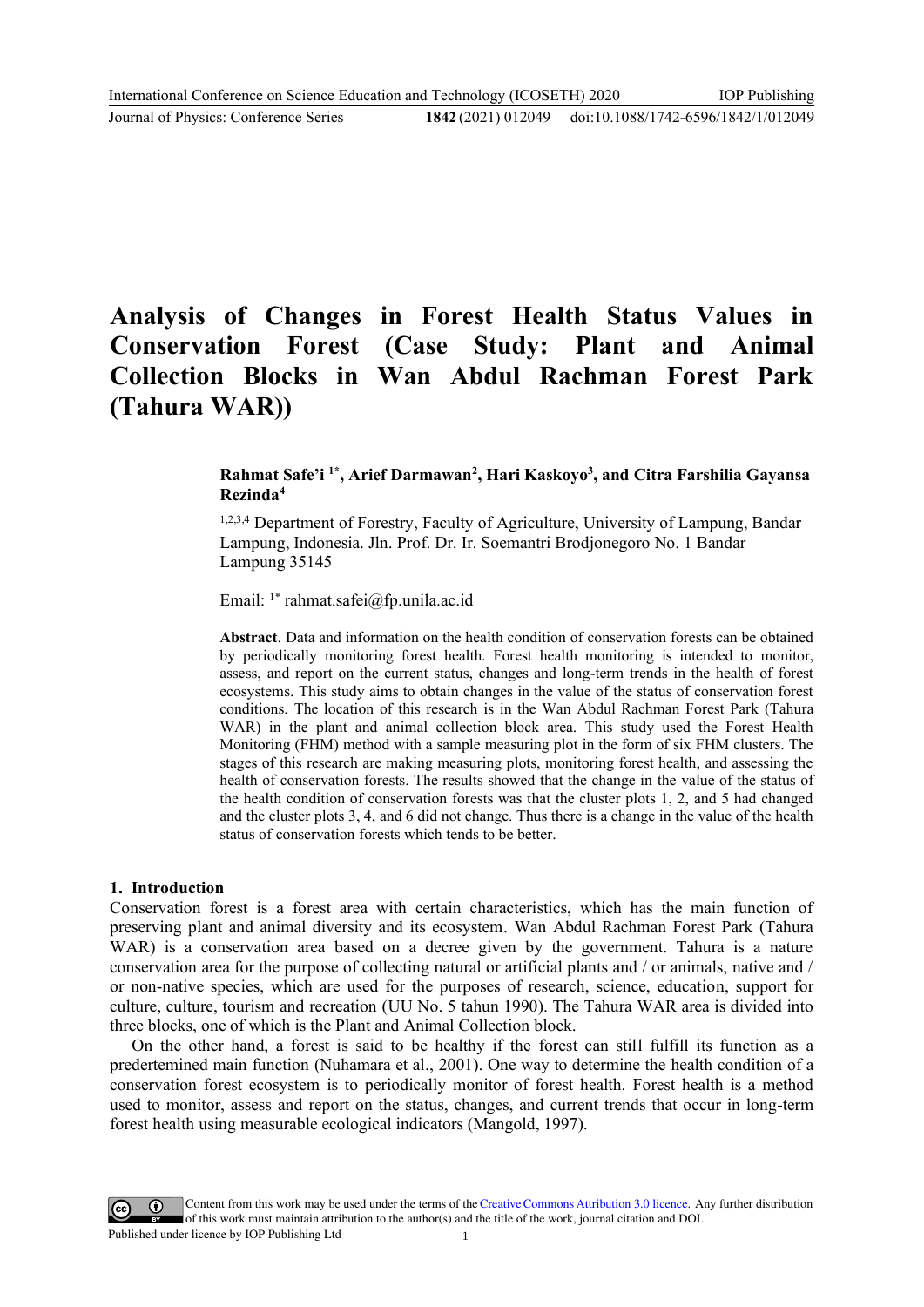For this reason, it is necessary to know the changes in the value of the health status of conservation forests. Especially the Plant and Animal Collection Block in Tahura WAR, so that the function of preserving plant and animal diversity and the ecosystem in the conservation forest area is maintained.

#### **2. Literature Review**

Brief describtion of forest health monitoring and conservation forests. Summary descriptions in the form of scientific knowledge information from various literatures, such as: books, journals, articles, and other supporting scientific information.

#### *2.1. Forest Health Monitoring*

Data and information on forest health conditions can be obtained by periodically monitoring forest health. Forest Health Monitoring (FHM) is designed to monitor forest health conditions based on the measurement results of predetermined ecological indicators. Data and information on the condition of the ecological indicators for forest health are continuously collected and monitored. According to Mangold (1997); USDA-FS (1999) FHM is a method for monitoring, assessing and reporting on the current status, changes, and long-term trends of forest ecosystem health using measurable ecological indicators. The assessment of these ecological indicators can describe forest conditions in a comprehensive manner. According to Safe'i and Tsani (2016) forest health monitoring is an effort to determine the status, changes and trends that occur with regard to the condition of a forest ecosystems at a certain time and are assessed based on the objectives and functions of a forests and forest areas. According to Haikal et al. (2020), this FHM program aims to determine current forest conditions, future changes and trends that may occur due to activities that have been carried out in the forest.

The FHM program was first implemented in 1992 by the USDA-FS in collaboration with the US-EPA which was designed to monitor forest conditions in all forest areas in the United States. The FHM program emerged because of the increasing need for forest health information due to concerns that climate change could cause new types of damage that had not been discovered before (Wullf et al., 2013).

The FHM program is expected to be able to explain changes in forest conditions that occur at certain times to address forest health problems that have an impact on the preservation of forest ecosystems. Therefore, the ultimate goal of this program is to answer a series of "What, where, when, how and why" questions about forest health (Mangold 1997; USDA-FS 1999). In this regard, the FHM system takes an approach through three interrelated components related to the health condition of all forests in the United States in detail. The three components, namely: detection monitoring, evaluation monitoring, and monitoring of the location ecosystem intensively.

As such, the FHM program is widely recognized in sub-tropical forests, which are characterized by slow growth, low biodiversity, and little pest infestation. Especially in tropical forests which have the characteristics of high productivity and high biodiversity, closed nutrient cycles, and stable microclimate conditions, Indonesia is the first country to apply the FHM method. The FHM method in Indonesia was tested in 1997-2000 by modifying the parameters of pests and diseases, soil fertility and biodiversity (ITTO and SEAMEO BIOTROP 2001).

#### *2.2. Conservation Forest*

Conservation Forest is a forest area with certain characteristics that has the main function of preserving plant and animal diversity and its ecosystem. Conservation forest consists of: nature reserve forest areas, nature conservation forest areas, and hunting parks (Law No. 41 of 1999). Nature reserve areas consist of: nature reserve areas and wildlife reserve areas. Nature conservation forest areas, consisting of: national park areas, natural tourism park areas, and grand forest park areas.

Forest Park (Tahura) is a conservation area in the form of a nature conservation area (Safe'i R. et al., 2020). This is in accordance with the definition of Tahura based on Government Regulation of the Republic of Indonesia Number 28 of 2011, namely natural conservation areas for the purpose of collecting natural or non-natural plants and / or animals, native species and / or non-native species,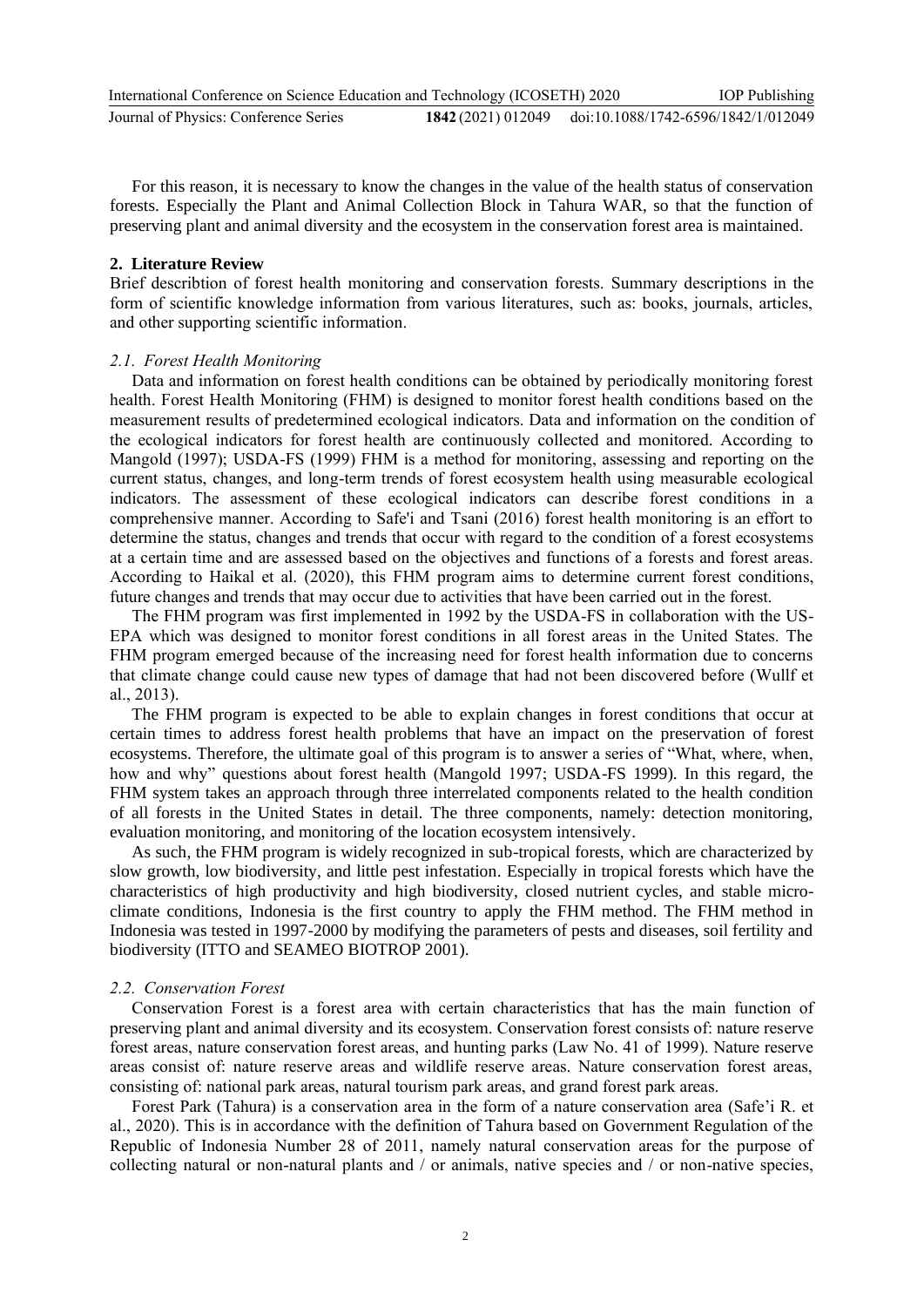which are not invasive and used for the benefit of research, science, education, cultivation support, culture, tourism and recreation. The function of the Tahura area is the same as other nature conservation areas, namely:

- 1. As a protective area for life support systems
- 2. As an area to preserve plant species diversity
- 3. As an area for sustainable use of living natural resources and their ecosystems

The management of the Tahura area is delegated to the local government by managing the area in accordance with central government regulations related to forestry in general and conservation in particular. Utilization and use of the Tahura area can be carried out by dividing the area into several management blocks. Management blocks in Tahura include: utilization blocks, plant and animal collection blocks, protection blocks, and other blocks.

Tahura WAR is a Tahura area in Lampung Province and is administratively is located in two areas, namely: Bandar Lampung City and Pesawaran District. Therefore, the Tahura WAR area has an important role for the survival of the community, including as a source of clean water supply, an erosion barrier, a carbon sink, and a source of income for the surrounding community. In addition, the Tahura WAR area also has a role as a habitat for wild plants and animals, especially those protected by the government and international institutions.

The types of vegetation in the Tahura WAR area are divided into two types, namely: primary forest vegetation and agroforestry land. Primary forest vegetation consists of wild plants, while agroforestry land vegetation consists of cultivated plants. Wildlife in the Tahura WAR area consists of the mammals and aves (UPTD Tahura WAR, 2016).

Tahura WAR has three main functions, namely: protection of life support systems, preservation of plant and animal diversity, and sustainable use of living natural resources and their ecosystems. The protection function of life support systems is focused on protection and rehabilitation blocks, the function of preserving plant and animal diversity is more focused on the collection blocks of plants and animals, the function of sustainable use is more focused on social forestry blocks.

# **3. Research Methodology**

This research was conducted in the plant and animal collection block of the Tahura WAR. The tools used include: meter, tallysheet, digital camera, tape meter, compass, Global Positioning System (GPS), tacks, mica paper, permanent markers, pipe pipes, magic cards, and manuals. The stages of this research include:

# *3.1. Making Measuring Plots*

Making measuring plots based on the FHM plot cluster design (Mangold, 1997; USDA-FS, 1999). Six cluster plot clusters were designed.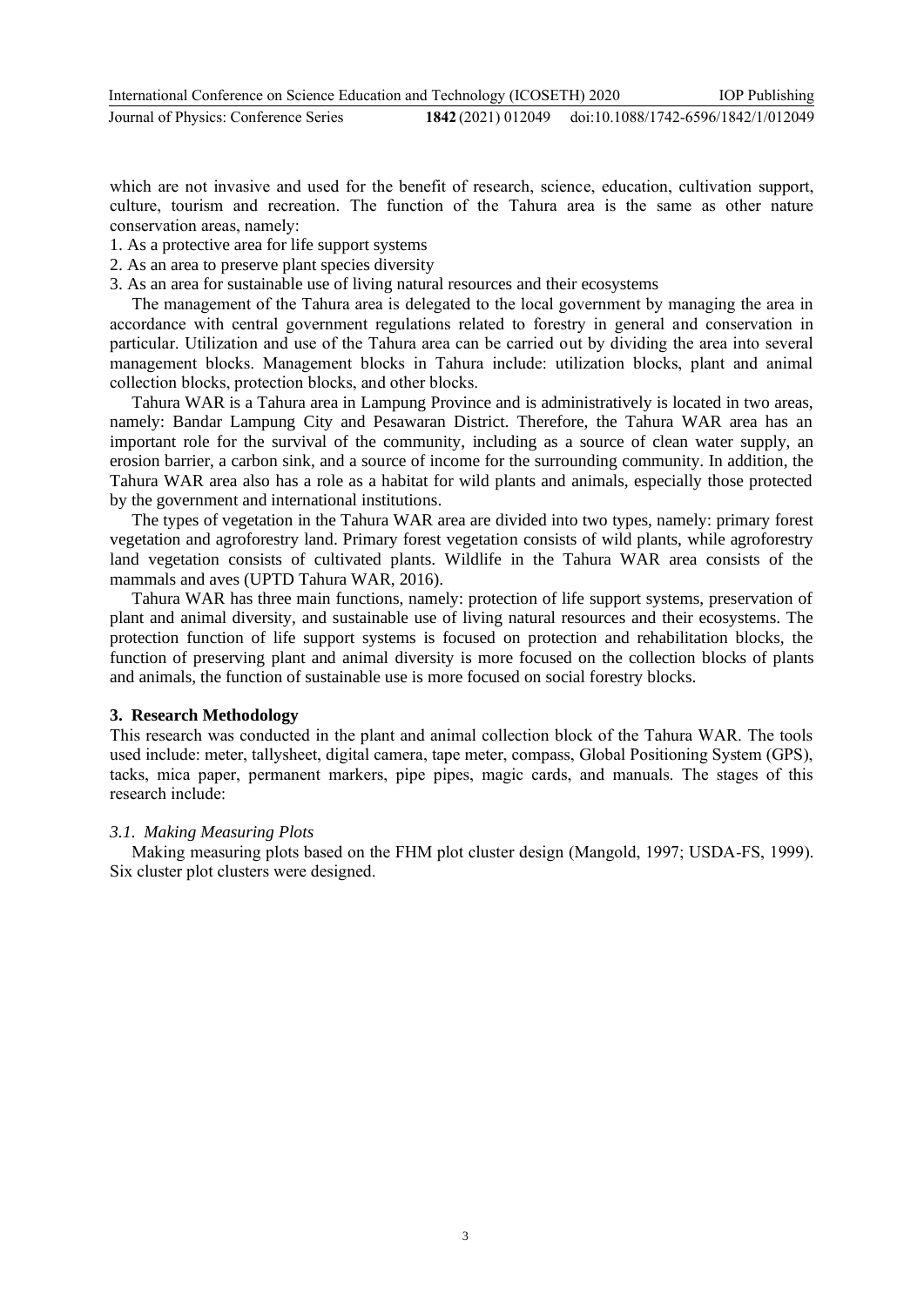

**Figure 1.** FHM cluster-plot design.

# *3.2. Forest Health Monitoring*

Forest health monitoring is carried out by measuring forest health based on ecological indicator parameters of conservation forest health, including: biodiversity (tree species diversity), vitality (tree damage and canopy conditions), and site quality (soil acidity). Forest health measurements were carried out twice the measurement time. Measurement of parameters for ecological indicators of conservation forest health are as follows:

- a. Biodiversity is calculated based on the species diversity index or diversity index using the Shannon-Weiner Index calculation formula, namely:  $H = -\Sigma$  pi ln pi (Kent and Paddy, 1992).
- b. Vitality is obtained based on tree and canopy damage conditions, tree damage conditions are calculated based on the tree damage index value at the cluster plot level (Cluster plot Level Index-CLI) (Nuhamara et al, 2001). Canopy conditions were obtained from combining 5 (five) canopy condition parameters (Nuhamara and Kasno, 2001), which includes live crown ratio (LCR), crown density (the amount of light that can be blocked by the trees canopy to reach the forest floor) (Crown Density-Cden), canopy transparency (Foliage Transparency-FT), horizontal crown diameter (Crown Diameter Width-CDW), vertical crown diameter (Crown Diameter at 90<sup>0</sup>-CD90<sup>0</sup>) and dieback-CDB. After assessing the five parameters, the visual crown ratio (VCR) value will be obtained (Darmansyah, 2014).
- c. Site quality is obtained from soil pH value data from soil analysis in soil laboratory. The degree of acidity (pH) of the soil is a feature or parameter used to indicate the acid-base state in the soil (Damanik, 2010). The pH value ranges from 0 to 14. A solution is said to be neutral if it has a pH value = 7. A pH value > 7 indicates an alkaline solution, while a pH value  $\langle$ 7 indicates acidity. The measurement technique is that each soil sample in each cluster-plot to measure for soil pH using a pH meter by first mixing the soil samples to be measured with a certain amount of water.

# *3.3. Forest Health Assessment*

Forest health assessment is carried out on the results of the 1st and 2nd measurements of the ecological indicator parameters of conservation forest health. Conservation forest health assessments are carried out using the Forest Health Assessment Information System (SIPUT) software.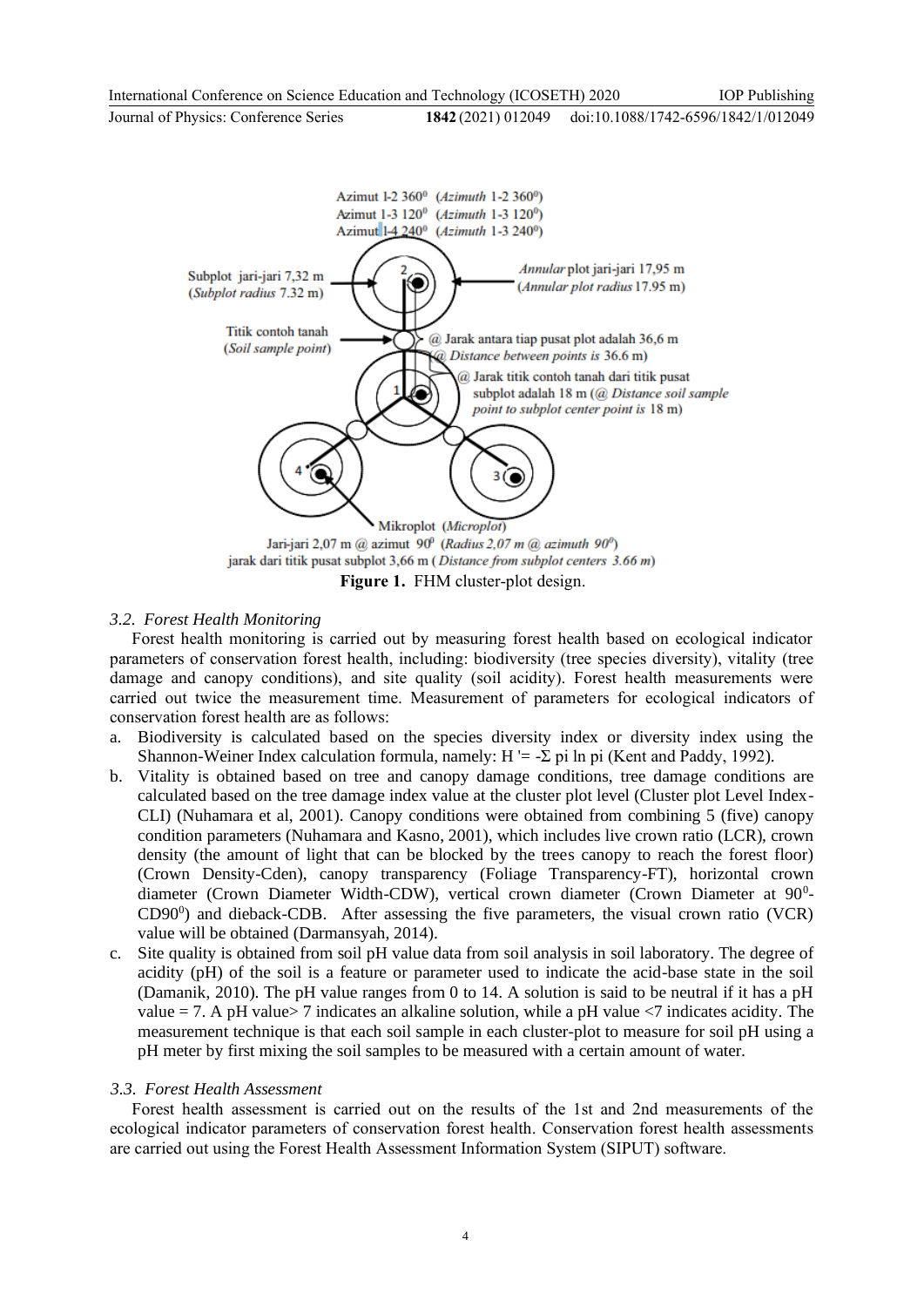| International Conference on Science Education and Technology (ICOSETH) 2020 |                                                        | <b>IOP</b> Publishing |
|-----------------------------------------------------------------------------|--------------------------------------------------------|-----------------------|
| Journal of Physics: Conference Series                                       | 1842 (2021) 012049 doi:10.1088/1742-6596/1842/1/012049 |                       |

#### **4. Result and Discussions**

Conservation forest health monitoring was carried out twice the time measured by the FHM method (Safe'i R. et al, 2020). The results of the conservation forest health assessment in two times the measurement of the ecological indicator parameters for the health of the conservation forest health using the SIPUT software are described below.

#### *4.1. Biodiversity Indicator Assessment*

Assessment of biodiversity indicators is needed in measuring the flexibility of a species in a particular forest ecosystem. Biodiversity indicators can be assessed using the tree species diversity index (Safe'i et al., 2019). The results of the tree species diversity index assessment in each clusterplot can be seen in Table 1.

| Table 1. Species diversity index value of the first and second measurements in the FHM cluster-plot |
|-----------------------------------------------------------------------------------------------------|
| conservation forest                                                                                 |

| Cluster-plot<br><b>FHM</b> | 1st H' measurement | 2nd H' measurement | Change |
|----------------------------|--------------------|--------------------|--------|
|                            | 0.76               | 0.76               | 0.00   |
|                            | 1.01               | 1.01               | 0.00   |
|                            | 0.89               | 0.89               | 0.00   |
|                            | 1.55               | 1.55               | 0.00   |
|                            | 1.22               | 1.22               | 0.00   |
|                            | 0.76               | 0.76               | 0.00   |

Source: Processed from field data

H': index species diversity

Assessment of biodiversity indicators is needed in measuring the degree of flexibility of a species in a particular forest ecosystem. Biodiversity indicators can be assessed using the tree species diversity index. Assessment of biodiversity in this study uses a diversity index with the Shannon-Weiner Index formula (Kent and Paddy, 1992). Tree diversity index shows the relationship between the number of species and the number individuals that form a community (Heddy, 1994). Table 1 shows that there is no change in the value of biodiversity in each plot. Based on the results of research on the six clusterplots, 20 tree species were obtained. The plants that dominate are Durian (*Durio zibethinus*) with 31 trees and Melinjo (*Gnetum gnemon*) with 25 trees.

The results showed that the six cluster-plots in Tahura WAR showed low to moderate diversity. The results of the study do not show a high level of diversity, which causes changes in land cover from forest to non-forest conditions and resulted in decreased biodiversity. Therefore, it is necessary to make efforts to increase its diversity, because high tree diversity will help forests maintain the ecological balance of their environment (Safe'i et al., 2019).

Tree diversity often affects tree growth positively (Fichtner et al., 2018) and the temporal stability of primary productivity (Hutchison et al., 2018). These ecosystem function effects on biodiversity have been linked to mechanisms such as niche differentiation, increased resource use efficiency due to interactions between species ("complementarity effects") or selection and dominance of species with certain traits in the mix ("selection effects") (Loreau and Hector, 2001).

#### *4.2. Vitality Indicator Assessment*

Vitality is carried out by measuring the condition of tree damage and the condition of the canopy (Safe'i et al., 2019). Tree vitality is a very influential factor on tree growth, so if inoptibility occurs it can affect the quantity and quality of processed wood that will be produced (Putra et al., 2010).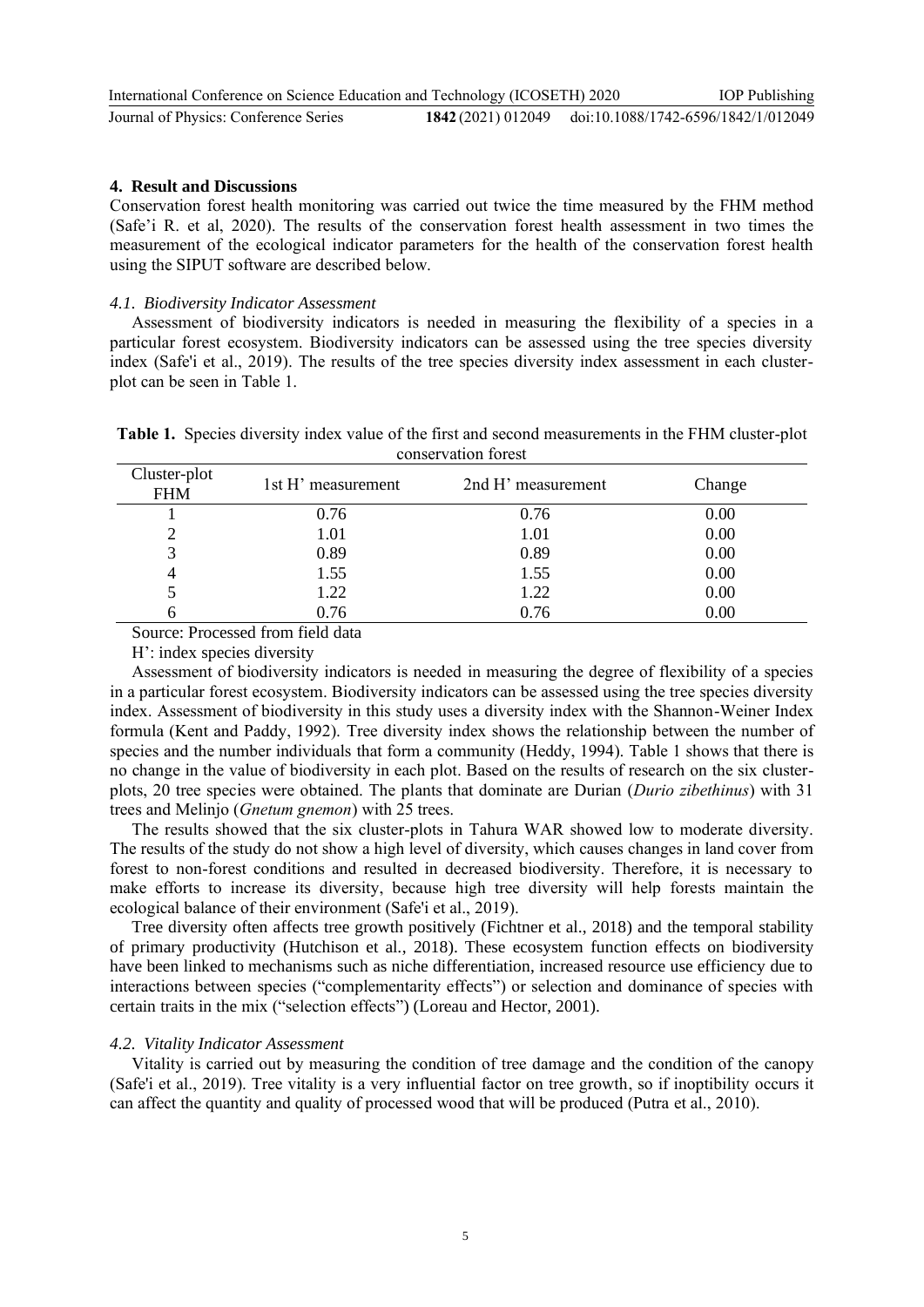| International Conference on Science Education and Technology (ICOSETH) 2020 |                                                        | <b>IOP</b> Publishing |
|-----------------------------------------------------------------------------|--------------------------------------------------------|-----------------------|
| Journal of Physics: Conference Series                                       | 1842 (2021) 012049 doi:10.1088/1742-6596/1842/1/012049 |                       |

#### *4.2.1. Tree Damage Conditions*

Assessment of tree damage conditions can be determined by the value of tree damage at the clusterplot level (Cluster plot Level Index-CLI) of 6 cluster-plots. The measurement of tree damage was carried out by observing three tree damage. First, observing the location of tree damage from the bottom (roots) to the top (shoots). Second, observing the types of tree damage based on the types of damage (Mangold, 1997; Safe'i R. at al, 2020). The types of tree damage found in collection blocks of plant and animal Tahura WAR cluster-plots included resinosis, open wounds and wrinkles and damage to leaves, shoots or shoots. Third, calculate the threshold value / level of tree damage based on the damage suffered by trees (Pertiwi et al., 2019).

| Cluster-plot<br><b>FHM</b> | 1st CLI measurement | 2nd CLI measurement | Change  |
|----------------------------|---------------------|---------------------|---------|
|                            | 2.61                | 2.20                | $-0.41$ |
|                            | 2.87                | 3.17                | 0.30    |
|                            | 2.16                | 2.63                | 0.47    |
| $\overline{4}$             | 1.56                | 1.80                | 0.24    |
|                            | 1.99                | 2.94                | 0.95    |
|                            | 3.51                | 3.67                | 0.16    |

**Table 2.** CLI value of the first and second measurements in the FHM cluster-plot conservation forest

Source: Processed from field data

CLI: Cluster plot Level Index

After the three assessment steps are carried out in the field, then calculating the tree level damage index (TLI), plot level damage index (PLI) and cluster plot level damage index (CLI) are calculated, which is are the cluster-plot level damage index and is the last assessment in the tree damage assessment. The CLI value of each cluster-plot above is obtained by calculating through the Sistem Informasi Pemantauan Kesehatan Hutan (SIPUT) application so that the lowest CLI value is in cluster plot 4 and the highest is in cluster plot 6. The results of measuring tree damage conditions from the cluster-plot are shown in Table 2.

Based on Table 2, the smallest change of CLI value is in cluster-plot 1, which is -0.41. The level of tree damage in all cluster-plots tends to increase. This can be caused by biotic and abiotic factors. Damage to trees due to biotic and abiotic factors can be seen physically, namely the tree organs experience abnormalities or the presence of disturbing organisms. Noviady and Rivai (2015) state that tree damage that occurs can be caused by disease, pest attacks, weeds, fire, weather, animals or due to human activities.

Safe'i and Tsani (2017), the causes of tree damage can be identified and evaluated, then suppressed as early as possible before major damage occurs and the condition gets worse. Pest and disease damage can be treated with insecticides and fungicides to reduce the population of pests and tree destroying disease.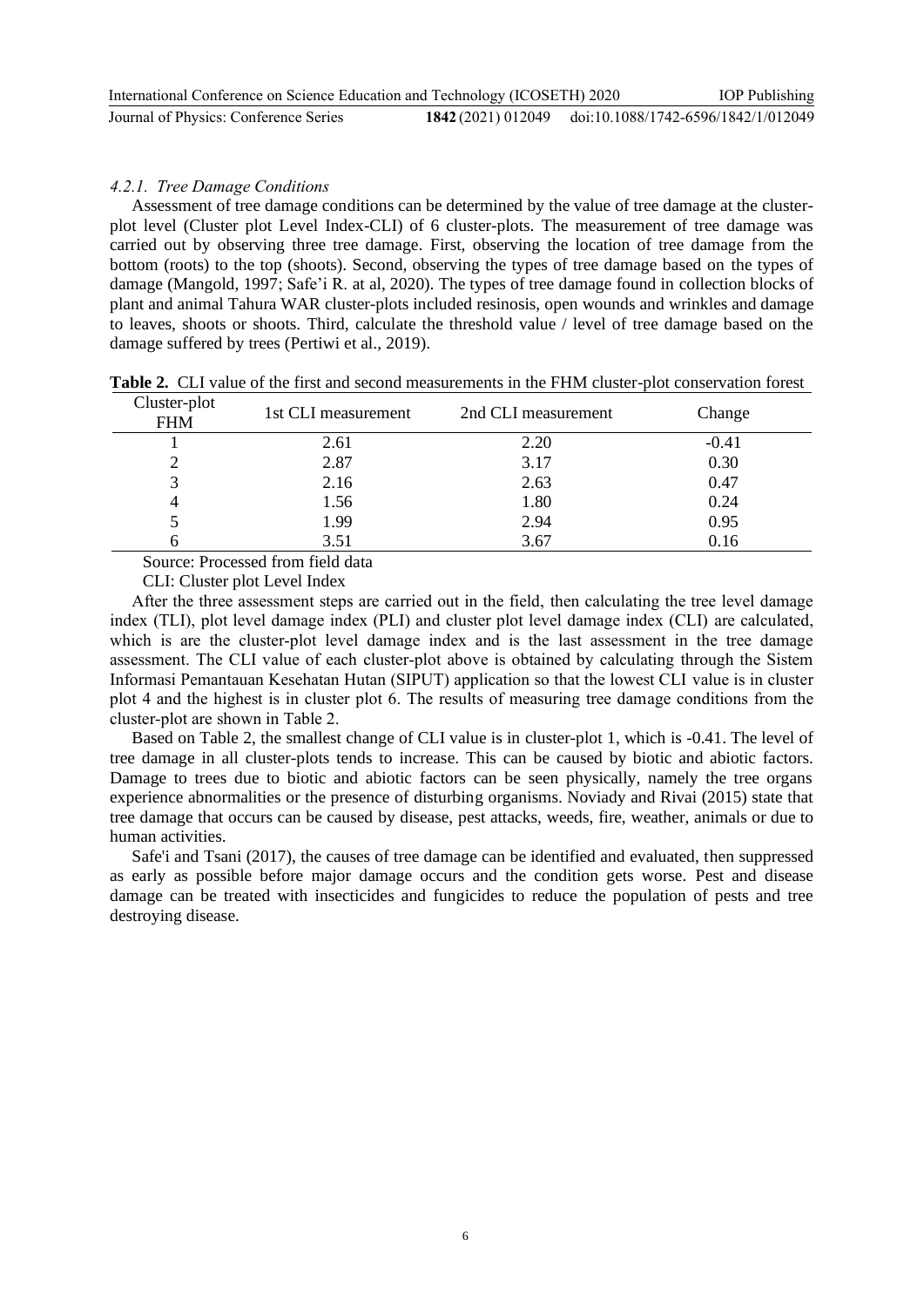

**Figure 2.** Tree trunk damage in the form of resinosis.

Figure 2 shows one of the damages that occur in trees, namely resinosis. This damage was initially caused by cancer in the tree trunk which is marked by the presence of a swollen trunk and a dark black color. Then the cancer causes resinosis which is characterized by a clear or brown discharge (Pracaya, 2008).

# *4.2.2. Condition of the tree canopy*

There are five parameters used in measuring the condition of the tree crowns, namely: live crown ratio (LCR - Live Crown Ratio), crown density (the amount of light that can be blocked by the tree canopy to reach the forest floor) (Cden - Crown Density), canopy transparency (amount of sunlight entering the forest floor) (FT - Foliage Transparency), horizontal crown diameter (CDW - Crown DiameterWidth), and vertical crown diameter (CD90 $^0$  - Crown Diameter at 90 $^0$ ) and shoot death (branch death starting with the end of the branch leading to the trunk or base of the living canopy) (CDb - dieback) (Darmansyah, 2014). Through the assessment of these five parameters, the canopy appearance rating (VCR - Visual Crown Ratio) will be obtained (Darmansyah, 2014) as shown in table 3. The VCR value is obtained from the results of calculations using the SIPUT application.

| Cluster-plot<br><b>FHM</b> | 1st VCR measurement | 2nd VCR measurement | Change |
|----------------------------|---------------------|---------------------|--------|
|                            | 2.98                | 3.79                | 0.81   |
|                            | 3.10                | 3.60                | 0.50   |
|                            | 2.96                | 3.56                | 0.60   |
|                            | 3.19                | 3.75                | 0.56   |
|                            | 2.96                | 3.72                | 0.76   |
|                            | 2.79                | 3.64                | 0.85   |

**Table 3.** VCR value of the first and second measurements in the FHM cluster-plot conservation forest

Source: Processed from field data

VCR: visual crown ratio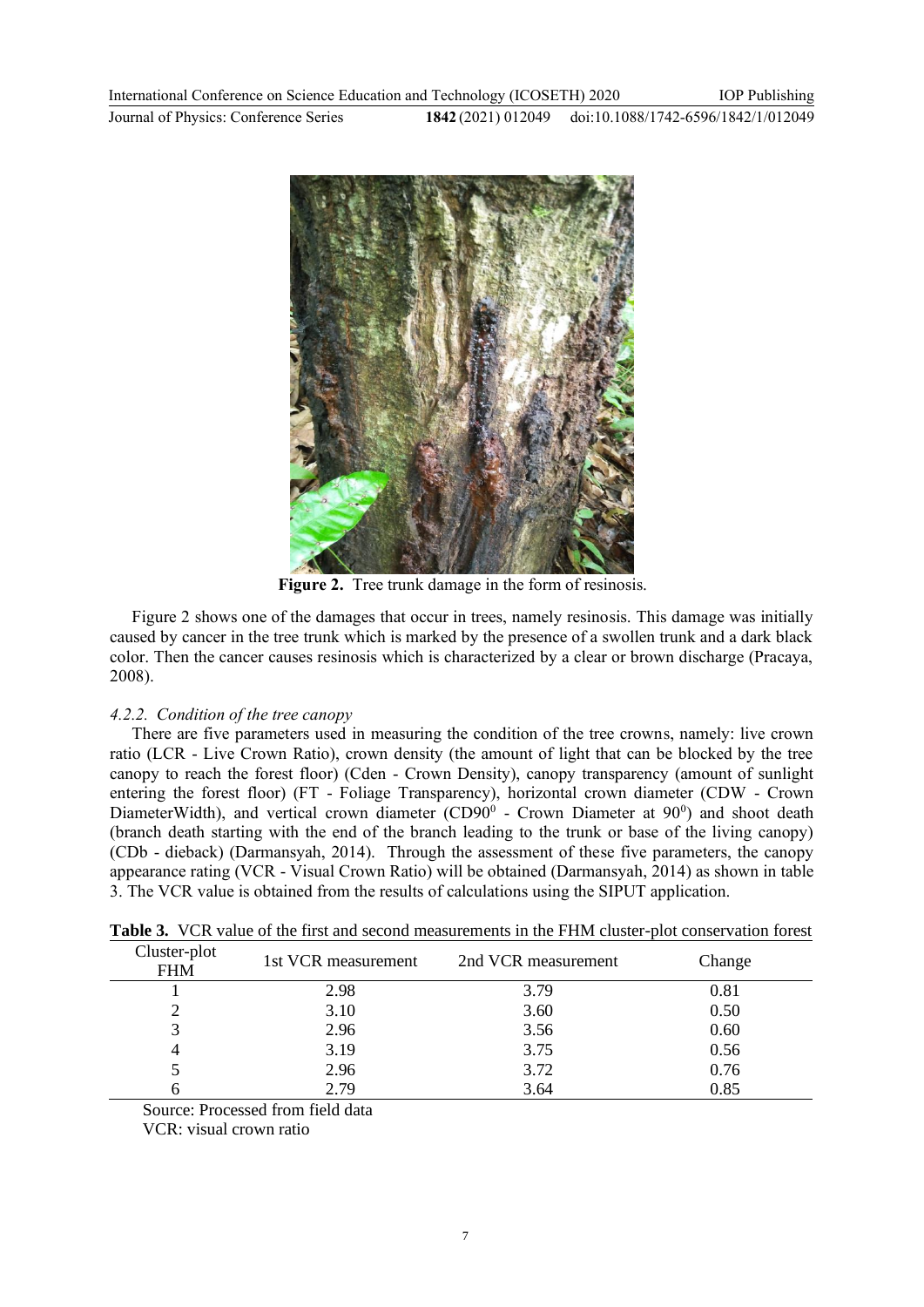| International Conference on Science Education and Technology (ICOSETH) 2020 |                                                        | <b>IOP</b> Publishing |
|-----------------------------------------------------------------------------|--------------------------------------------------------|-----------------------|
| Journal of Physics: Conference Series                                       | 1842 (2021) 012049 doi:10.1088/1742-6596/1842/1/012049 |                       |

Based on Table 3, it is known that there was a change in the VCR value. Significant changes are showed in the cluster-plot 6. The condition of the tree crown will affect the photosynthesis process. Damaged tree canopy will cause the nutrients needed for the photosynthesis process to be blocked or only a little bit is transported to the leaves and other tree parts. In the assessment of forest health, a low VCR value indicates a poor canopy condition and little or not optimal photosynthesis results, while a high VCR value in trees indicates the photosynthesis process is running well and the photosynthetic yield in the form of carbohydrates will be more optimal.

The head is the leafy part of the plant. The size of the canopy describes the general health of the tree. The wide and bushy header represents the fast growth rate. Small canopy rarely indicates a site that does not or does not support growth (such as competition with other trees) or too little humidity or other influences (such as foliar disease or wind storms) (Safe'i, 2017).

High canopy density values indicate that the tree has a lot of leaves available for photosynthesis. A low crown density value indicates that the tree is poor in foliage, thin crowns, or withered canopy caused by damage due to insect and disease attacks or other environmental factors, such as: drought, wind, competition, or soil compaction (Safe'i et al., 2019).

*4.3. Site Quality Indicator Assessment*

Site quality assessment can be seen from soil fertility based on the pH meter value obtained from the results of soil analysis in each cluster-plot. The results of the soil acidity (pH) assessment in each cluster-plot can be seen in Table 4.

| Cluster-plot<br><b>FHM</b> | 1st pH measurement | 2nd pH measurement | Change |
|----------------------------|--------------------|--------------------|--------|
|                            | 5.00               | 5.00               | 0.00   |
|                            | 5.17               | 5.17               | 0.00   |
|                            | 5.00               | 5.00               | 0.00   |
|                            | 5.00               | 5.00               | 0.00   |
|                            | 5.33               | 5.33               | 0.00   |
|                            | 5.00               | 5.00               | 0.00   |

**Table 4.** pH value of the first and second measurements in the FHM cluster-plot conservation forest

Source: Processed from field data

pH: soil acidity

Site quality is an important indicator of forest health because it is a measurement that refers to the ability of the site to grow, particularly the soil to support plant growth. Soil fertility is the ability of the soil to provide nutrients needed by plants to support the growth and development (Gintings and Nuhamara, 2001).

Soil fertility in each site is certainly different, this can be caused by various factors, processes, and the main constituent material. The results of the site quality assessment from 1st and 2nd measurement showed there is no change of the pH value (Table 4). Each cluster-plot shows that the 6 cluster-plots have soil pH values ranging from 5.00-5.33. Based on the assessment of soil pH according to Romig et al. (1995), the acquisition of this value indicates that the area has moderate acidity, so that the soil condition is included in the scriteria of being unhealthy.

Forest health categories are obtained from forest health threshold values. Forest health threshold values are obtained based on the highest and lowest values for the final forest health condition. The final forest health condition (NKH) value is the sum of the multiplication of the weighted value and the parameter score value of each forest health indicator. The final value of forest health status can be seen in Table 5.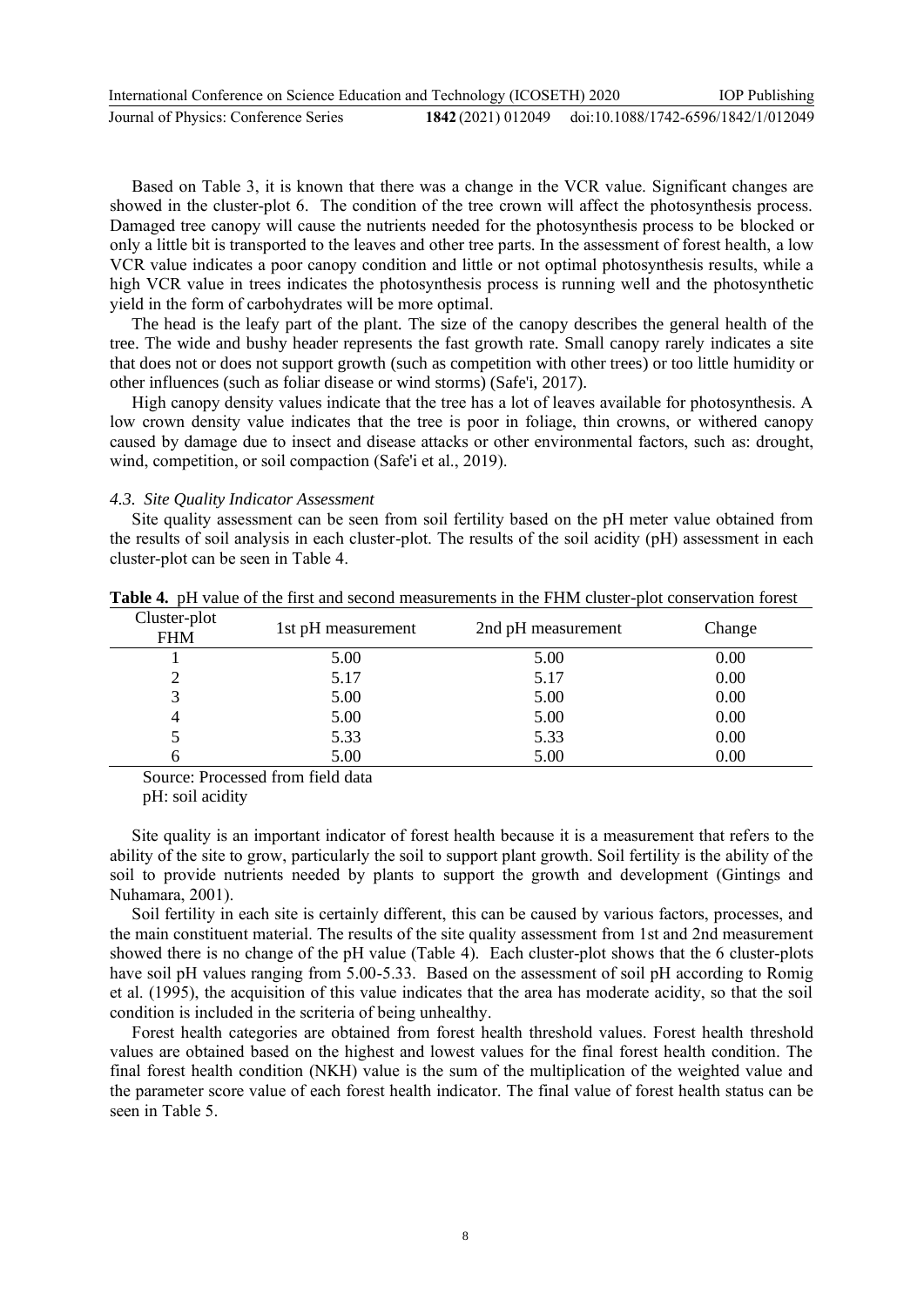| International Conference on Science Education and Technology (ICOSETH) 2020 |                                                        | <b>IOP</b> Publishing |
|-----------------------------------------------------------------------------|--------------------------------------------------------|-----------------------|
| Journal of Physics: Conference Series                                       | 1842 (2021) 012049 doi:10.1088/1742-6596/1842/1/012049 |                       |

|              | THE HIGH WILL SEEDLICE HIGHGERICITY IS THAT I WILLOW HIS TIMITY CHASTER. |               |             |               | <u>DIO L'OILDOI I GUIOII I DI ODL</u> |
|--------------|--------------------------------------------------------------------------|---------------|-------------|---------------|---------------------------------------|
| Cluster-plot | 1st NKH                                                                  | <b>Status</b> | 2nd NKH     | <b>Status</b> | Change                                |
| <b>FHM</b>   | measurement                                                              |               | measurement |               |                                       |
|              | 4.39                                                                     | Poor          | 6.33        | Good          | 1.94                                  |
|              | 4.34                                                                     | Poor          | 5.24        | Moderate      | 0.90                                  |
| 3            | 3.62                                                                     | Poor          | 2.45        | Poor          | $-1.17$                               |
|              | 8.69                                                                     | Good          | 7.35        | Good          | $-1.34$                               |
|              | 7.17                                                                     | Good          | 5.52        | Moderate      | $-1.65$                               |
| h            | 3.52                                                                     | Poor          | 3.69        | Poor          | 0.17                                  |

|  |  |  |  |  |  |  | <b>Table 5.</b> The first and second measurement NKH values in the FHM cluster-plot conservation forest |
|--|--|--|--|--|--|--|---------------------------------------------------------------------------------------------------------|
|--|--|--|--|--|--|--|---------------------------------------------------------------------------------------------------------|

Source: Processed from field data

NKH: final values of forest health status

Table 5 shows that the results of the 1st and 2nd measurements concluded that changes in the value and health status of the forest tended to improve. Poor forest health status can be caused by low tree diversity. This is because the lower the value of tree species diversity in an area, the less the diversity of ecological functions will result in a decrease in the level of ecological stability. The final score for the status of forest health conditions in the study location is influenced by the valueof the weight and the score for each parameter of the forest health ecological indicators. The greater the weight value and score value for each parameter of the of forest health ecological indicator, the higher the final value of the forest health condition (Safe'i, 2015).

Poor forest health conditions can also be caused by the low soil pH values and the high tree damage values. Therefore, for the health condition of the forest to be healthy, the tree stands in it must be healthy. If the tree stands are unhealthy, it means that the area has the capacity to support the quality of the site which is not fertile, so it is not able to support optimal growth of the stand.

#### **5. Conclusion**

Changes in the value of the status of the health condition of the conservation forest (Block Collection of Plants and Animals Tahura WAR) tend to be in a better direction, namely in plot clusters 1 and 2. Meanwhile, for cluster plots that do not experience changes in the value of conservation forest health status, namely cluster-plots 3, 4, 5, and 6.

# **Acknowledgement**

Thank you for funding Applied Research for Fiscal Year 2020 from the Directorate of Research and Community Service Deputy for Research and Development of the Ministry of Research and Technology/National Research and Innovation Agency (Number: 179/ SP2H/ADM/LT/DRPM/2020).

#### **References**

- [1] Damanik M.M.B., Hasibuan, B.E., Fauzi., Sarifuddin. and Hanum, H. 2010. *Kesuburan Tanah dan Pemupukan*. USU Press. Medan.
- [2] Darmansyah, R.A. 2014. *Penilaian Kondisi Kesehatan Tegakan di Areal Pasca Tambang PT Antam Tbk UBPE Pongkor, Jawa Barat*. Skripsi. Institut Pertanian Bogor. Bogor.
- [3] Fichtner, A., Härdtle, W., Bruelheide, H., Kunz, M., Li, Y. and Oheimb, G. 2018. Neighbourhood interactions drive overyielding in mixed‐species tree communities. *J Nature Communications*. 9(1). pp. 1-8.
- [4] Gintings, A.N. and Nuhamara, S.T. 2001. Soil indicator: present status of site quality*.* in: forest health monitoring to monitor the sustainability of Indonesian tropical rain forest. Volume I. *ITTO, Japan and SEAMEO-BIOTROP*. Bogor.
- [5] Heddy, S. 1994. *Prinsip-Prinsip Dasar Ekologi*. *Book.* PT Raja Grafindo Persada. Jakarta.
- [6] Haikal, F.F., Safe'i, R., Kaskoyo, H. and Darmawan, A. 2020. Pentingnya pemantauan kesehatan hutan dalam pengelolaan hutan kemasyarakatan (studi kasus HKm Beringin Jaya yang di kelola oleh KTH Lestari Jaya 8). *J Hutan Pulau-Pulau Kecil.* 4(1). pp. 31-43.
- [7] Hutchison, C., Gravel, D., Guichard, F. and Potvin, C. 2018. Effect of diversity on growth,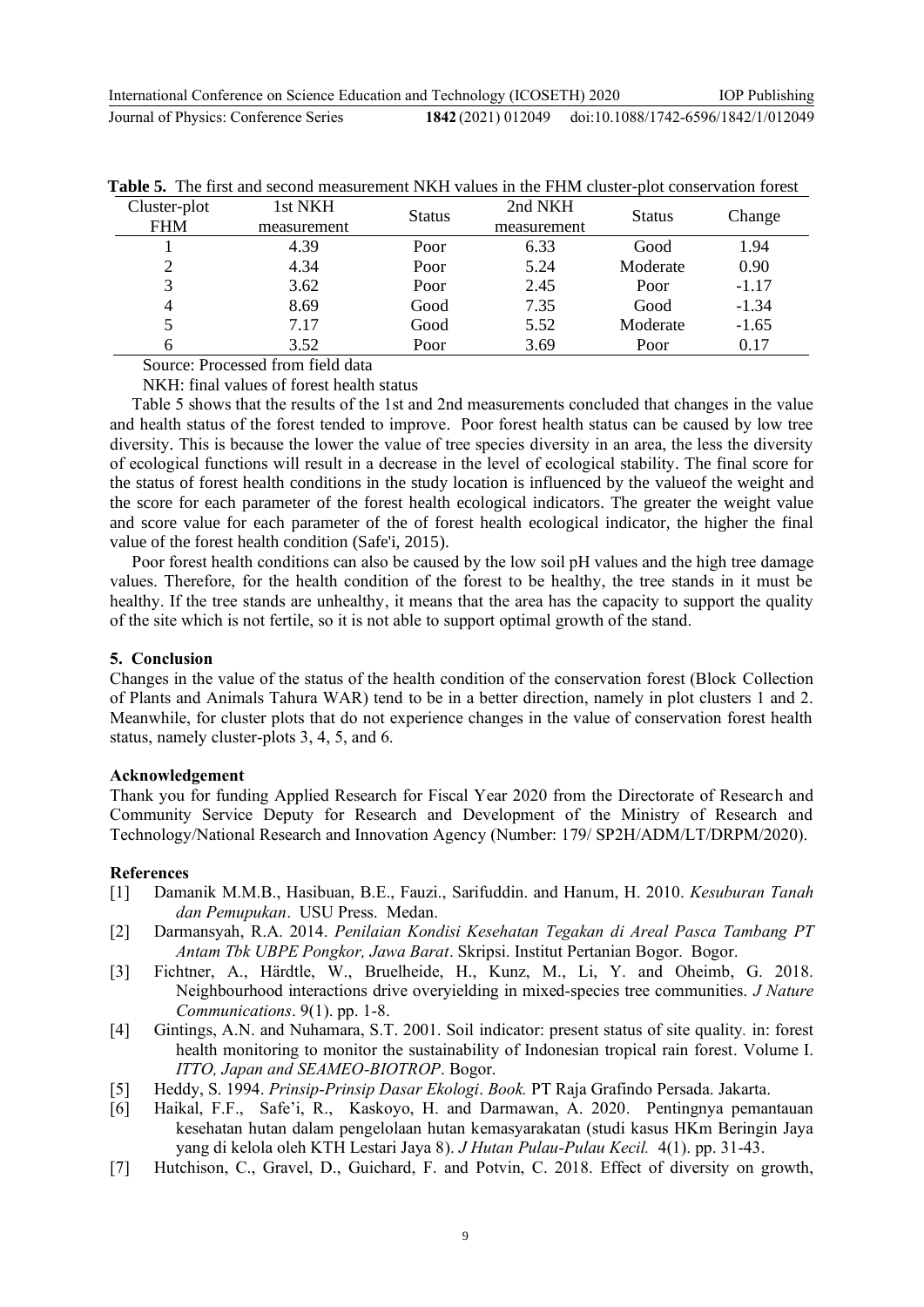mortality, and loss of resilience to extreme climate events in a tropical planted forest

- experiment. *J Scientific Report*. 8(1). pp. 1-10. [8] [ITTO, SEAMEO BIOTROP] International Tropical Timber Organization, Southeast Asian
- Regional Center for Tropical Biology. 2001. *Forest Health Monitoring to Monitor The Sustainability of Indonesian Tropical Rain Forest*. Volume I-III. Japan (JP): ITTO dan Bogor (ID): SEAMEO-BIOTROP.
- [9] Kent, M. and Paddy, C. 1992. *Vegetation Description and Analysis a Practical Approach*. Belhaven Press. London (EN).
- [10] Loreau, M. and Hector, A. 2001. Partitioning selection and complementarity in biodiversity experiments. *J Nature*. 412(1). pp. 72–76.
- [11] Mangold, R. 1997. *Forest Health Monitoring Field Methods Guide*. Book. USDA Forest USDA Forest Service General Technical Report. New York.
- [12] Noviady, I., and Rivai, R. R. 2015. Identifikasi kondisi kesehatan pohon peneduh di Kawasan Ecopark, Cibinong Science Center-Botanic Gardens. in: *Prosiding Seminar Nasional Masyarakat Biodiversitas Indonesia* ITB Bandung 1385–1391.
- [13] Nuhamara, S.T., Kasno. and Irawan, U.S. 2001. *Assessment on damage indicators in forest health monitoring to monitor the sustainability of Indonesian tropical rain forest*. In: Forest Health Monitoring to Monitor The Sustainability of Indonesian Tropical Rain Forest. Volume II. *ITTO, Japan and SEAMEO-BIOTROP*. Bogor.
- [14] Pertiwi, D., Safe'i, Kaskoyo, H., and Indriyanto. 2019. Identification of Tree Damage Condition Using the Forest Health Monitoring Method at Tahura WAR Lampung Province. *J Perennial*. 15(1). pp . 1-7.
- [15] Pracaya. 2008. *Hama Penyakit Tanaman.* Penebar Swadaya. Jakarta.
- *[16]* Putra, E.I., Supriyanto., and Purnomo, H. 2010. Metode penilaian kesehatan hutan alam produksi berbasis indikator ekologis. *Prosiding Seminar Nasional Kontribusi Litbang dalam Peningkatan Produktivitas dan Kelestarian Hutan.* Bogor: Pusat Litbang Peningkatan Produktivitas Hutan. Badan Penelitian dan Pengembangan Hutan, Kementerian Kehutanan*.*  1(1). pp. 89-94.
- [17] Romig, D.E, M.J Garlynd, R.F., and Harris, K. 1995. How farmers assess soil health and quality. *J Soil Water*. 50 (3). pp. 225-232.
- [18] Safe'i, R. 2015. *Kajian Kesehatan Hutan Dalam Pengelolaan Hutan Rakyat di Provinsi Lampung.* Disertasi. Program Pascasarjana Institut Pertanian Bogor. 124p.
- [19] Safe'i, R. and Tsani, M.K. 2016. *Kesehatan Hutan: Penilaian Kesehatan Hutan Menggunakan Teknik Forest Health Monitoring.* Book. Plantaxia. Yogyakarta.
- [20] Safe'i, R. 2017. Pentingnya kesehatan hutan bagi pengelola hutan rakyat sengon di Provinsi Lampung. *Prosiding Seminar Nasional BKS PTN Wilayah Barat Bidang Pertanian.* 1(1). pp. 62-967.
- [21] Safe'i, R. and Tsani, M.K. 2017. Penyuluhan program kesehatan hutan rakyat di Desa Tanjung Kerta Kecamatan Kedondong Kabupaten Pesawaran. *Sakai Sambayan Jurnal Pengabdian kepada Masyarakat.* 1(1). pp. 35–37.
- [22] Safe'i, R., Wulandari, C. and Kaskoyo, H. 2019. Penilaian kesehatan hutan pada berbagai tipe hutan di Provinsi Lampung. *J Sylva Lestari*. 7(1). pp . 95-109.
- [23] Safe'i, R., Wulandari, C. and Kaskoyo, H. 2019. Analisis kesehatan hutan dalam pengelolaan hutan rakyat pola tanam agroforestri di wilayah Kabupaten Lampung Timur. *ANR Conference Series 02: Agricultural and Natural Resources (ANR).* 1(1). pp. 97-103*.*
- [24] Safe'i, R., Latumahina, F.S., Suroso, E., and Warsono. 2020. Identification of durian tree health (Durio zibethinus) in the prospective nusantara garden wan Abdul Rachman Lampung Indonesia. *Plant Cell Biotechnology and Molecular Biology*. 21(42). pp. 103-110
- [25] Unit Pelaksana Teknis DaerahTahura WAR. 2016. Pengelola Tahura Wan Abdul Rachman. Buku Informasi Tahura WAR. Bandar Lampung. 38 p.